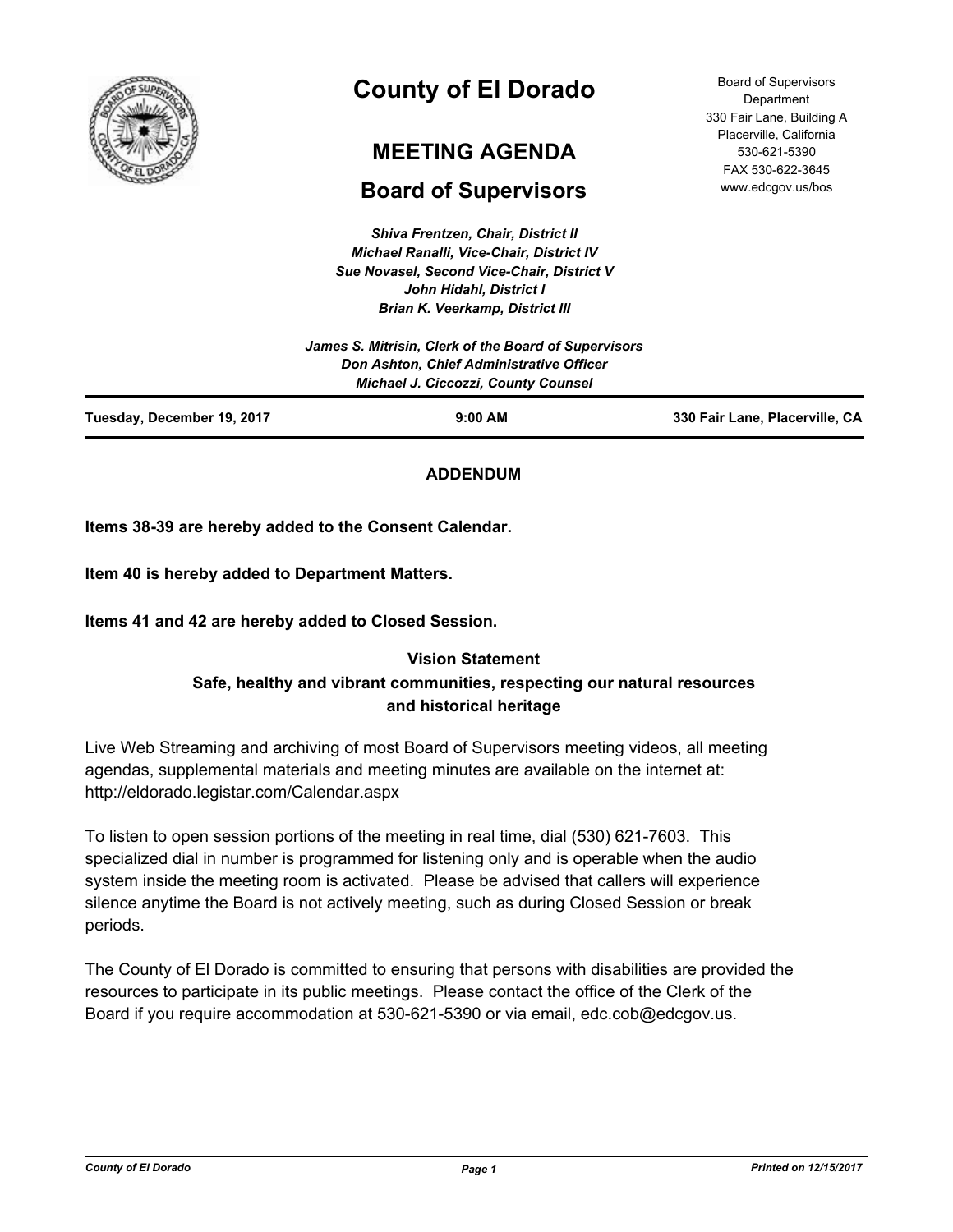The Board of Supervisors is concerned that written information submitted to the Board the day of the Board meeting may not receive the attention it deserves. The Board Clerk cannot guarantee that any FAX, email, or mail received the day of the meeting will be delivered to the Board prior to action on the subject matter.

The Board meets simultaneously as the Board of Supervisors and the Board of Directors of the Air Quality Management District, In-Home Supportive Services, Public Housing Authority, Redevelopment Agency and other Special Districts.

For Purposes of the Brown Act § 54954.2 (a), the numbered items on this Agenda give a brief description of each item of business to be transacted or discussed. Recommendations of the staff, as shown, do not prevent the Board from taking other action.

Materials related to an item on this Agenda submitted to the Board of Supervisors after distribution of the agenda packet are available for inspection during normal business hours in the public viewing packet located in Building A, 330 Fair Lane, Placerville or in the Board Clerk's Office located at the same address. Such documents are also available on the Board of Supervisors' Meeting Agenda webpage subject to staff's ability to post the documents before the meeting.

## **PROTOCOLS FOR PUBLIC COMMENT**

Public comment will be received at designated periods as called by the Board Chair.

Public comment on items scheduled for Closed Session will be received before the Board recesses to Closed Session.

Except with the consent of the Board, individuals shall be allowed to speak to an item only once.

On December 5, 2017 the Board adopted the following protocol relative to public comment periods:

Time for public input will be provided at every Board of Supervisors meeting. Individuals will have three minutes to address the Board. Individuals authorized by organizations will have three minutes to present organizational positions and perspectives and may request additional time, up to five minutes. At the discretion of the Board, time to speak by any individual may be extended.

A total of 20 minutes will be allocated for public comment during Open Forum and for each agenda item to be discussed. Public comment on certain agenda items designated and approved by the Board may be treated differently with specific time limits per speaker or a limit on the total amount of time designated for public comment. It is the intent of the Board that quasi-judicial matters have additional flexibility depending upon the nature of the issue.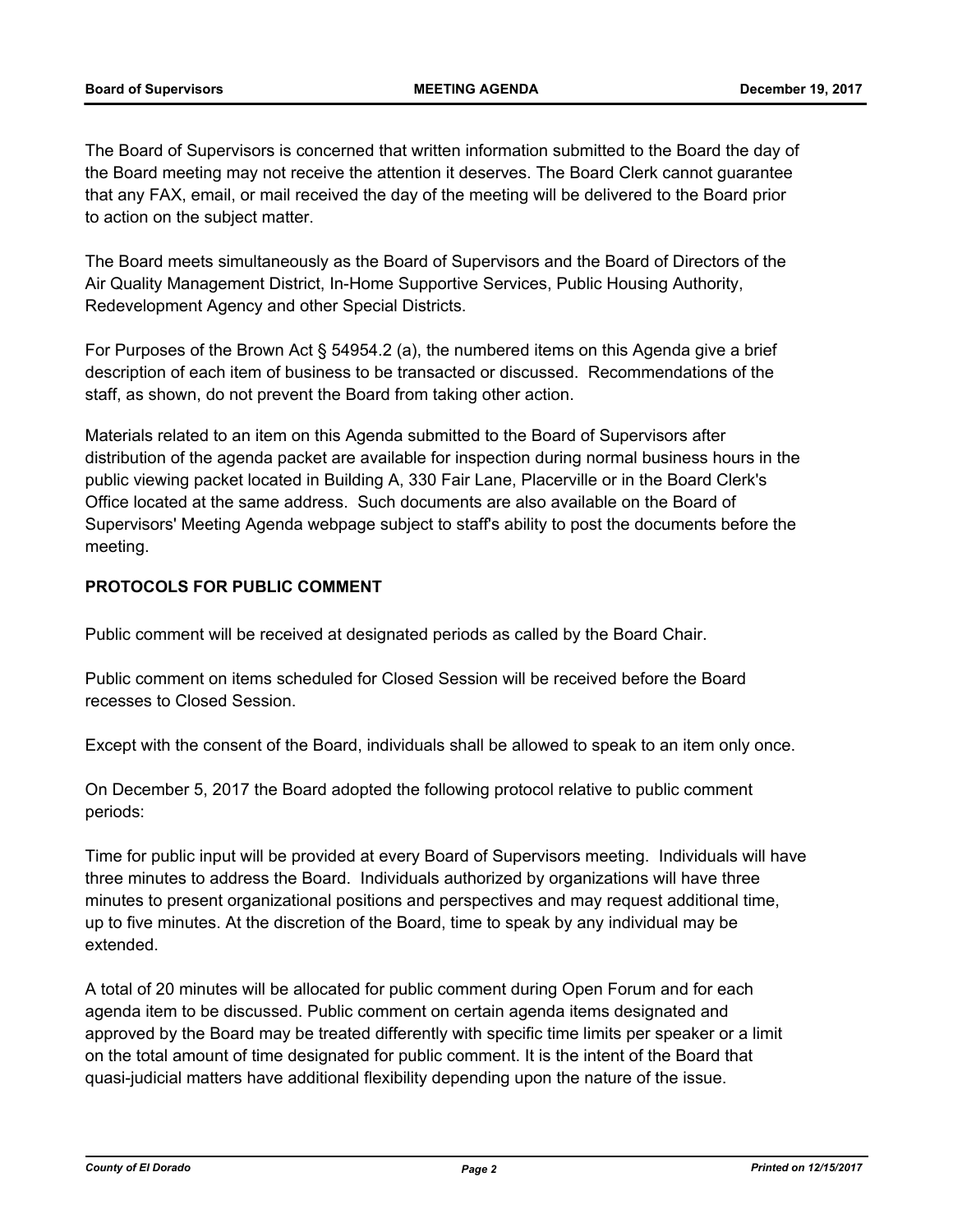Individual Board members may ask clarifying questions but will not engage in substantive dialogue with persons providing input to the Board.

If a person providing input to the Board creates a disruption by refusing to follow Board guidelines, the Chair of the Board may take the following actions.

Step 1. Request the person adhere to Board guidelines. If the person refuses, the Chair may ask the Clerk to turn off the speaker's microphone.

Step 2. If the disruption continues, the Chair may order a recess of the Board meeting.

Step 3. If the disruption continues, the Chair may order the removal of the person from the Board meeting.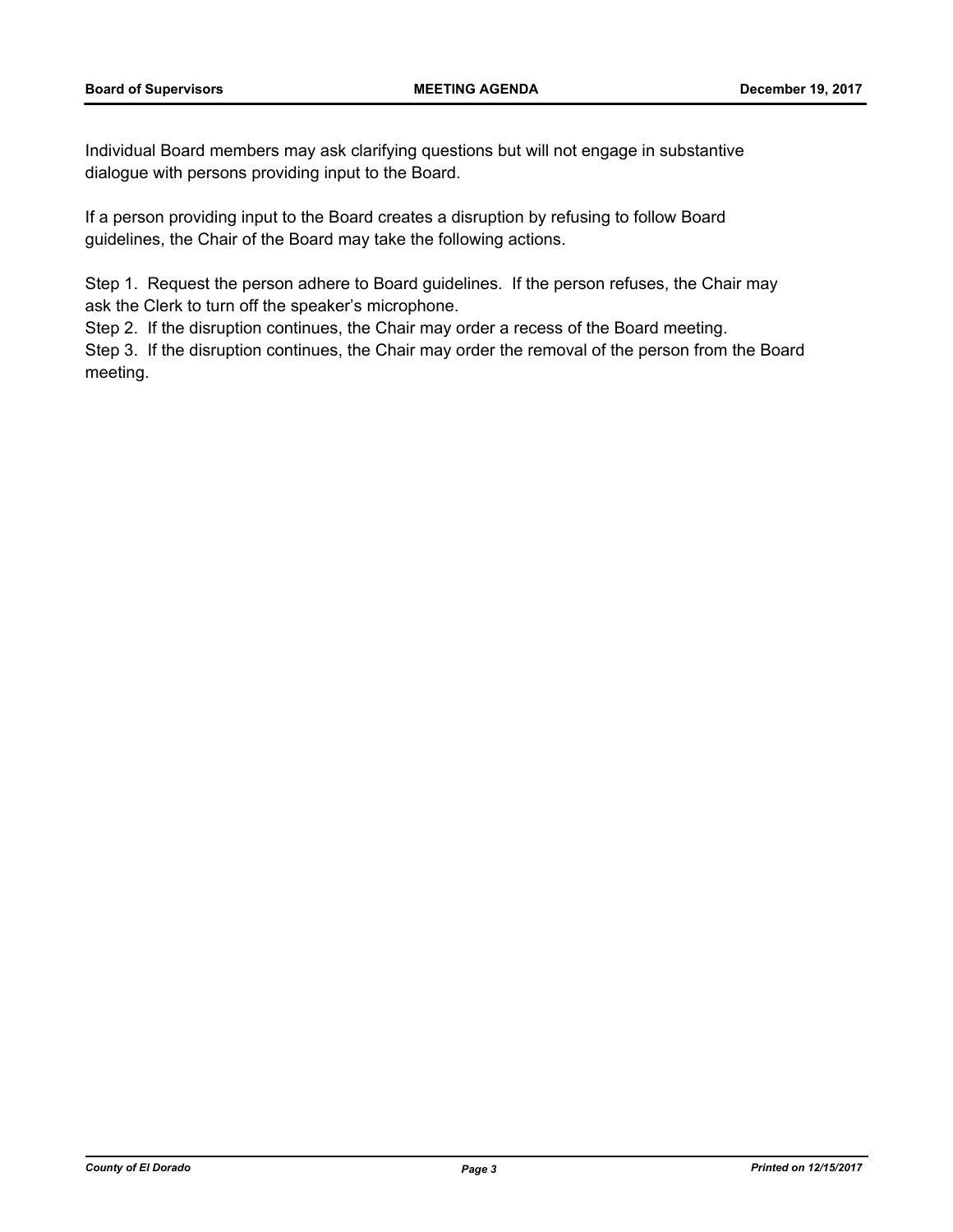## **9:00 A.M. - CALL TO ORDER**

## **INVOCATION AND PLEDGE OF ALLEGIANCE TO THE FLAG**

#### **ADOPTION OF THE AGENDA AND APPROVAL OF CONSENT CALENDAR**

The Board may make any necessary additions, deletions or corrections to the agenda including moving items to or from the Consent Calendar and adopt the agenda and the Consent Calendar with one single vote. A Board member may request an item be removed from the Consent Calendar for discussion and separate Board action. At the appropriate time as called by the Board Chair, members of the public may make a comment on matters on the Consent Calendar prior to Board action.

### **OPEN FORUM**

Open Forum is an opportunity for members of the public to address the Board of Supervisors on subject matter that is not on their meeting agenda and within their jurisdiction. Public comments during Open Forum are limited to three minutes per person. Individuals authorized by organizations will have three minutes to present organizational positions and perspectives and may request additional time, up to five minutes. The total amount of time reserved for Open Forum is 20 Minutes.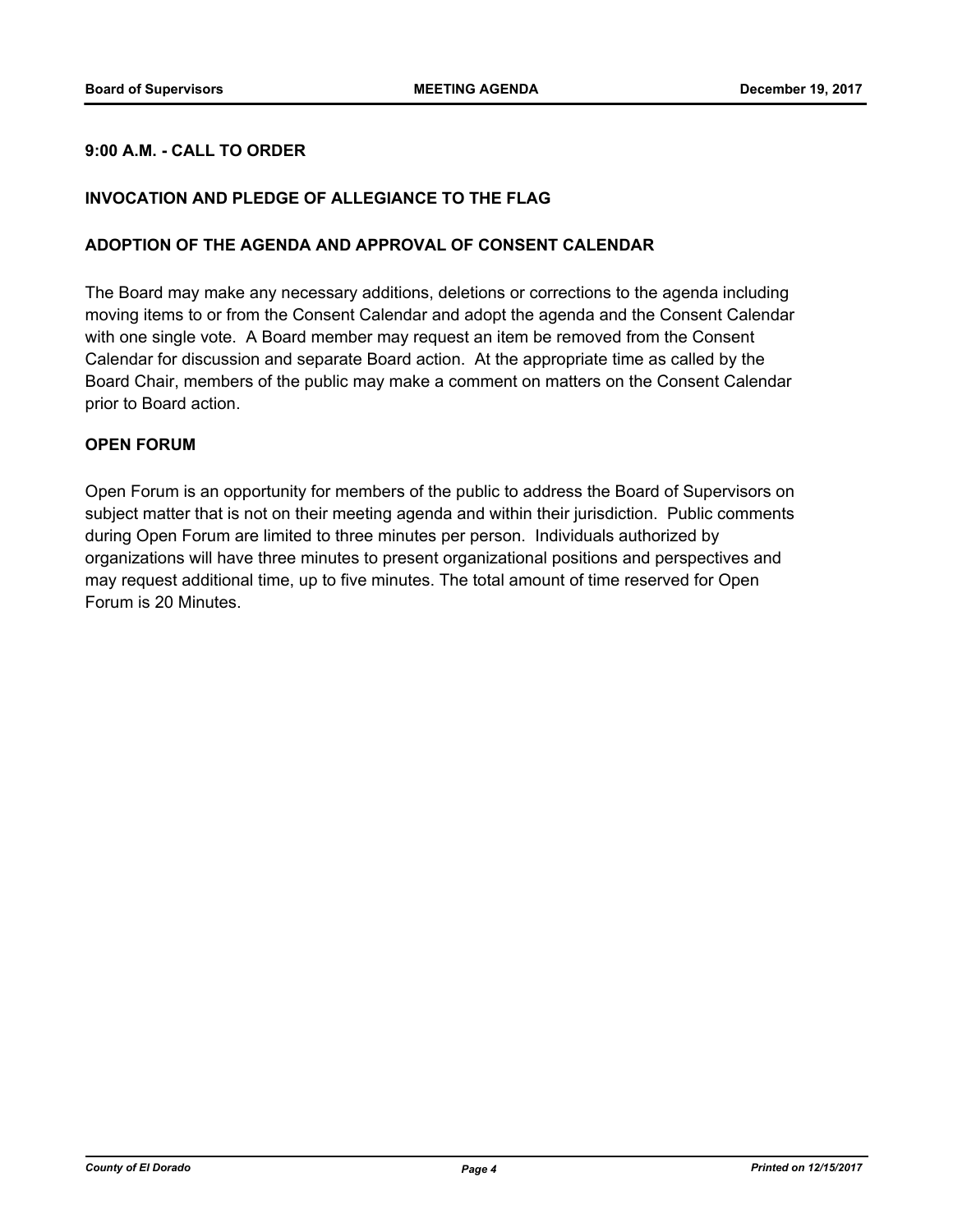### **CONSENT CALENDAR**

**1.** [17-1357](http://eldorado.legistar.com/gateway.aspx?m=l&id=/matter.aspx?key=23303) Clerk of the Board recommending the Board approve the Minutes from the regular meeting of December 12, 2017.

## **GENERAL GOVERNMENT - CONSENT ITEMS**

**2.** [14-1361](http://eldorado.legistar.com/gateway.aspx?m=l&id=/matter.aspx?key=18845) Chief Administrative Office recommending the Board: 1) Determine that a public benefit is derived from continuing efforts that arose from the Sustainable Forest Action Coalition social/economic roundtables that began in 2014 with the United States Forest Service (Region 5) and California State University, Chico, including initiating a social/economic survey and study at the community level to gain a better understanding of the impacts of forest activities on communities that depend on forest-based commodity extraction and tourism for their economic well-being; and

2) Adopt and authorize the Chair to sign Resolution **192-2017** authorizing a contribution in the amount of \$500 to be made payable to the El Dorado County Chamber of Commerce to contribute toward the cost of conducting the social/economic survey and study.

**FUNDING:** Transient Occupancy Tax.

**3.** [17-1289](http://eldorado.legistar.com/gateway.aspx?m=l&id=/matter.aspx?key=23233) Chief Administrative Office and County Counsel recommending the Board adopt and authorize the Chair to sign Resolution **197-2017** making certain findings as required under the Mitigation Fee Act (Cal. Gov. Code §66000 et seq.) related to the development impact mitigation fee collected by the County on behalf of the Pioneer Fire Protection District.

**FUNDING:** There is no fiscal impact to the County related to this action.

**4.** [17-1300](http://eldorado.legistar.com/gateway.aspx?m=l&id=/matter.aspx?key=23244) Chief Administrative Office, Procurement and Contracts on behalf of Sheriff's Office, recommending the Board consider the following: 1) Authorize the Purchasing Agent to increase a blanket purchase order (BP20170849) by \$202,163.00 for the purchase of Multi Band Radios, to the low qualified bidder Motorola, Inc. of Shaumberg, IL for an aggregate total of \$239.163.00;

> 2) Authorize the Purchasing Agent to increase the blanket purchase order on an "as needed" basis during the awarded period as long as funding is available within the requesting department's budget; and

3) Authorize the Purchasing Agent to extend the blanket purchase order for one additional twelve-month (12-month) award period at the same pricing, terms and conditions, if determined to be in the County's best interest upon expiration of the current term.

**FUNDING:** General Fund.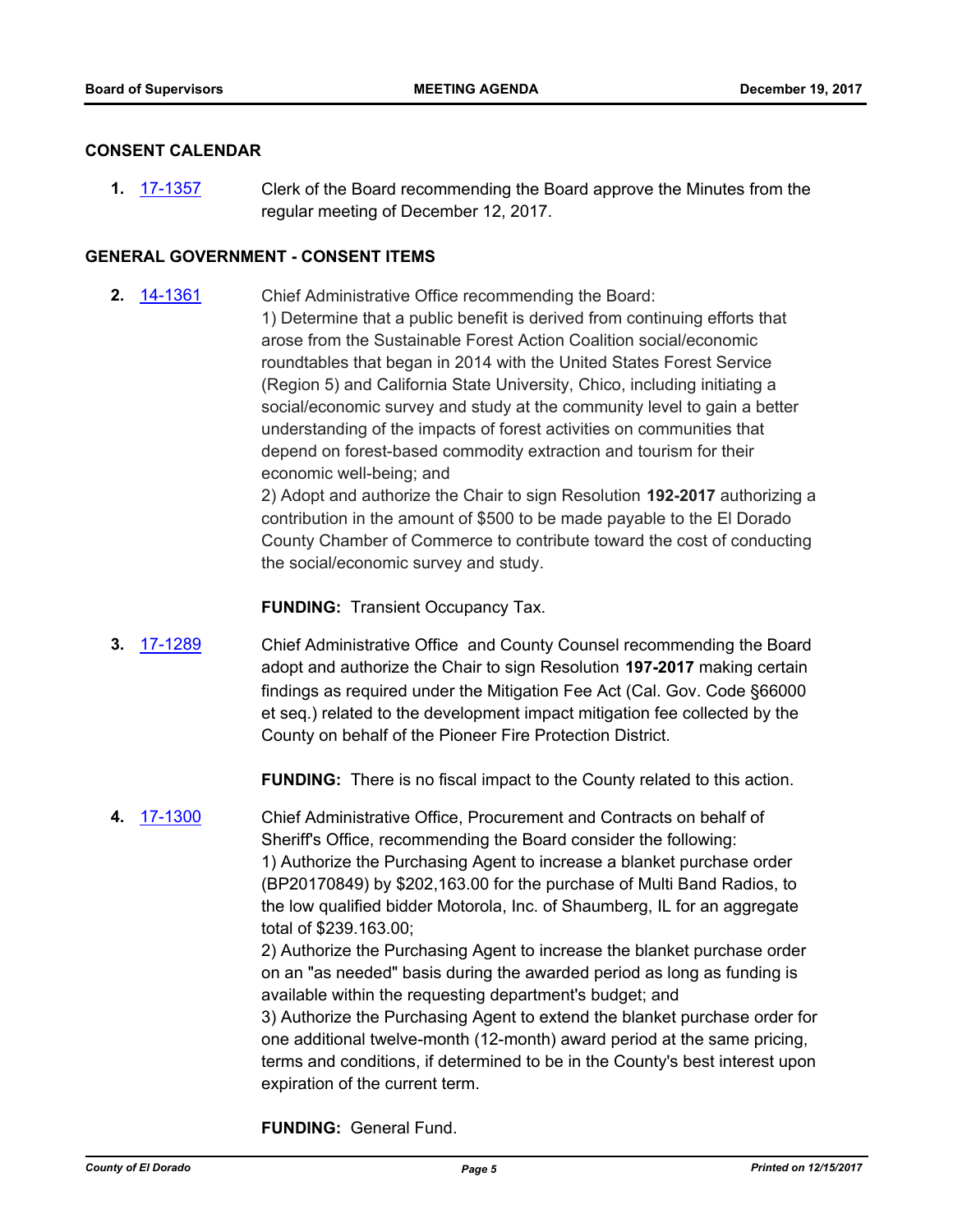**5.** [12-1148](http://eldorado.legistar.com/gateway.aspx?m=l&id=/matter.aspx?key=15449) Chief Administrative Office, Procurement & Contracts recommending the Board approve and ratify the Purchasing Agent's signature on Agreement 341-S1811 with Comcast Cable Communications Management, LLC, Comcast Phone, LLC, for new internet and telephone services for the District Attorney's Office to be located at 778 Pacific Street in Placerville, and incorporating the internet and telephone services for the Child Support Services facility on Ponderosa Road in Shingle Springs previously provided under Agreement 175-S1310, in the approximate amount of \$1,762 per month, plus applicable taxes and fees, for an initial 36 month period, renewing annually thereafter.

> **FUNDING:** General Fund (District Attorney); State and Federal (Child Support).

- **6.** [17-0978](http://eldorado.legistar.com/gateway.aspx?m=l&id=/matter.aspx?key=22922) TRAKiT Executive Committee, recommending the Board receive and file an attached update memo on the TRAKiT system, a planning, permitting, and parcel management software solution.
- **7.** [17-1355](http://eldorado.legistar.com/gateway.aspx?m=l&id=/matter.aspx?key=23301) Chief Administrative Office recommending the Board authorize the Chair to execute collection and indemnity agreements with the following special districts, on whose behalf the County has established development impact mitigation fees: El Dorado County Fire Protection District, El Dorado Hills County Water District (El Dorado Hills Fire), Garden Valley Fire Protection District, Lake Valley Fire Protection District, Mosquito Fire Protection District, Pioneer Fire Protection District, Rescue Fire Protection District, El Dorado Hills Community Services District, Georgetown Divide Recreation District.
- **8.** [17-1324](http://eldorado.legistar.com/gateway.aspx?m=l&id=/matter.aspx?key=23268) County Counsel recommends that the Board approve the revised conflict of interest code received from the El Dorado County Water Agency.
- **9.** [14-0012](http://eldorado.legistar.com/gateway.aspx?m=l&id=/matter.aspx?key=17493) Human Resources Department recommending the Board adopt and authorize the Chair to sign Resolution **193-2017,** amending the Salary Schedule and implementing the new rates for the classifications affected by El Dorado County Charter, Section 504; the Memorandum of Understanding between the County of El Dorado and the Sheriffs' Association, Article 5, Section 2; and the Memorandum of Understanding between the County of El Dorado and the Law Enforcement Managers' Association, Article 4, Section 1B for an estimated total cost of approximately \$236,150 for the remainder of Fiscal Year 2017/18.

**FUNDING:** General Fund.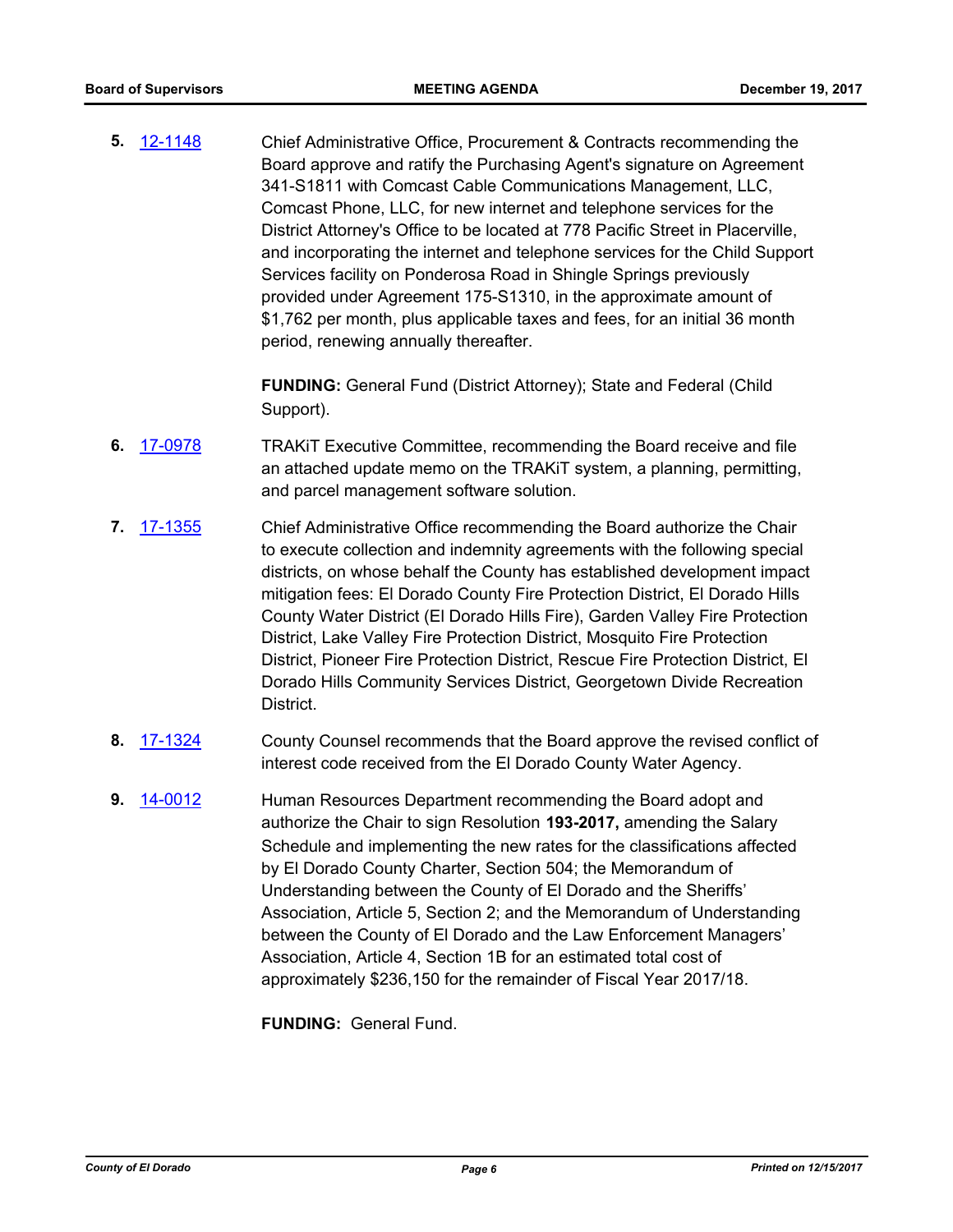**10.** [17-1338](http://eldorado.legistar.com/gateway.aspx?m=l&id=/matter.aspx?key=23284) Human Resources Department recommending the Board 1) Adopt the Equal Employment Opportunity Plan consistent with the requirements of the Code of Federal Regulations 28 42.304; and 2) Authorize the Human Resources Director to submit the Plan to the California Department of Justice and the Governor's Office of Emergency Services, and to make any minor changes to the Plan as neccessary relative to review by these agencies, contingent upon review and approval by County Counsel.

### **FUNDING:** N/A

- **11.** [17-1352](http://eldorado.legistar.com/gateway.aspx?m=l&id=/matter.aspx?key=23298) Human Resources Department recommending the Board: 1) Adopt and authorize the Chair to sign Resolution **195-2017** approving the negotiated Memorandum of Understanding (MOU) between the County of El Dorado and the El Dorado County Managers' Association representing the Management Bargaining Unit; 2) Authorize the Chair to sign said MOU, noting the MOU will be effective the first full pay period following Union ratification and Board of Supervisors adoption of the MOU; and 3) Direct the Human Resources Department and the Auditor-Controller's Office to administer and implement the MOU provisions. **FUNDING:** General Fund, Road Fund
- **12.** [17-1358](http://eldorado.legistar.com/gateway.aspx?m=l&id=/matter.aspx?key=23304) Human Resources Department recommending the Board: 1) Adopt and authorize the Chair to sign Resolution **196-2017** approving the negotiated Memorandum of Understanding (MOU) between the County of El Dorado and the El Dorado County Employees' Association, Local 1 representing employees in the General (GE), Professional (PL) and Supervisory (SU) Bargaining Units;

2) Authorize the Chair to sign said MOU, noting the MOU will be effective the first full pay period following Union ratification and Board of Supervisors adoption of the MOU; and

3) Direct the Human Resources Department and the Auditor-Controller's Office to administer and implement the MOU provisions.

**FUNDING:** General Fund and other funds.

- **13.** [17-1349](http://eldorado.legistar.com/gateway.aspx?m=l&id=/matter.aspx?key=23295) Supervisor Hidahl recommending the Board accept the resignation of Larry Brilliant and Appoint Glenn Krakow as the District I representative to the Community and Economic Development Advisory Committee.
- **14.** [16-0305](http://eldorado.legistar.com/gateway.aspx?m=l&id=/matter.aspx?key=20961) Supervisor Ranalli recommending the Board find that a state of emergency continues to exist in El Dorado County as a result of unprecedented tree mortality due to drought conditions and related bark beetle infestations. (Cont. 12/12/17, Item 14)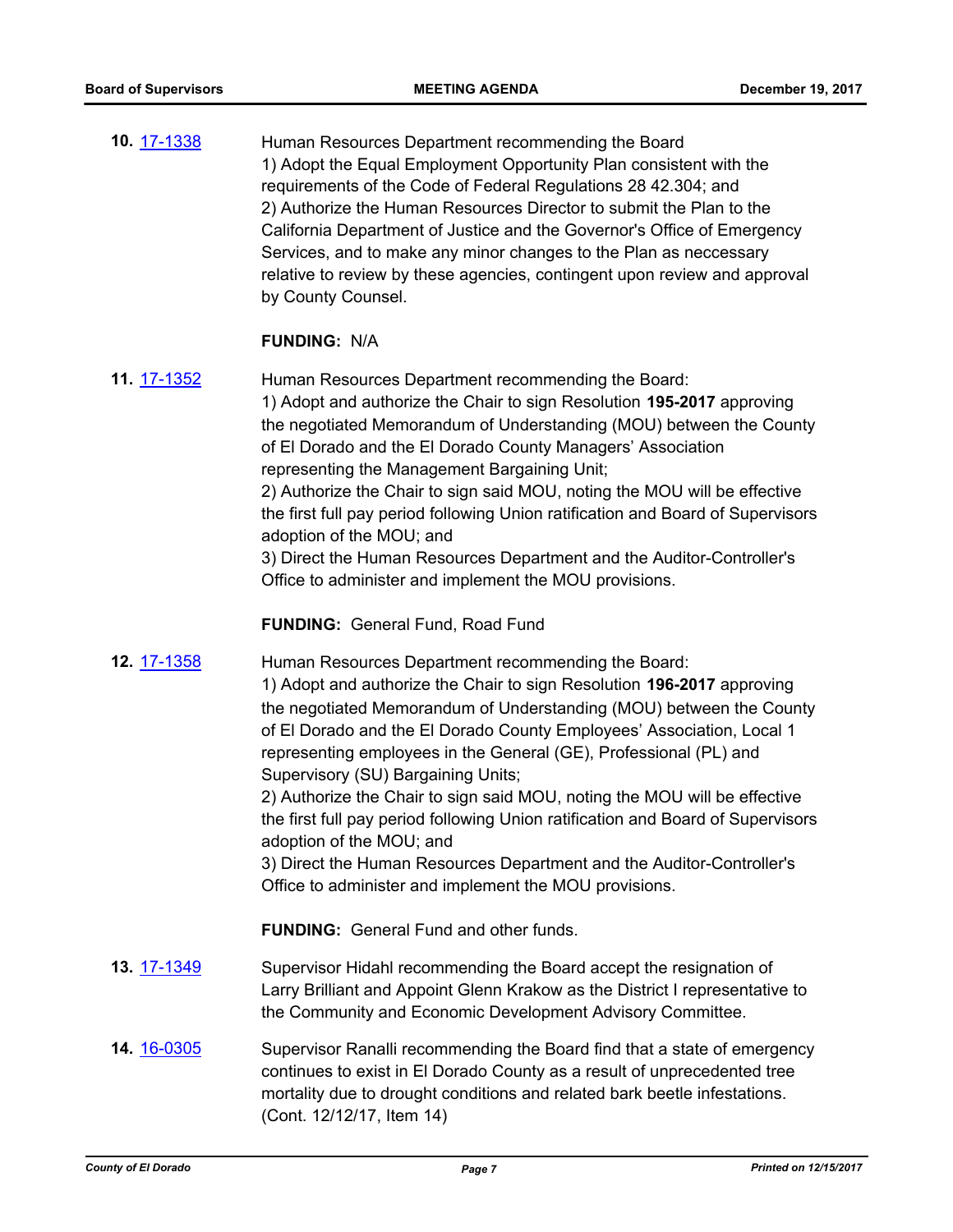#### **HEALTH AND HUMAN SERVICES - CONSENT ITEMS**

**15.** [16-0232](http://eldorado.legistar.com/gateway.aspx?m=l&id=/matter.aspx?key=20888) Health and Human Services Agency, recommending the Board: 1) Accept additional funding from the California Office of Emergency Services in the amount of \$198,040 to extend the County Victim Services Program identified in Funding Agreement 334-F1711 from July 1, 2016 through June 30, 2018 to a new end date of December 31, 2019; and 2) Authorize the Director of Health and Human Services Agency, the Assistant Director of Finance and Administration, or the Chief Fiscal Officer, to administer any subsequent administrative documents related to the award extension and additional funding, including required fiscal and programmatic reports.

**FUNDING:** Federal Funding (Victims of Crime Act, 2015 & 2017).

**16.** [16-0715](http://eldorado.legistar.com/gateway.aspx?m=l&id=/matter.aspx?key=21373) Health and Human Services Agency recommending the Board adopt and authorize the Chair to sign Resolution **194-2017**, thereby amending the current authorized personnel allocation to delete the current 1.0 full time equivalent (FTE) Limited Term Social Worker III allocation and add a 1.0 FTE Limited Term Program Coordinator allocation, effective January 31, 2018.

**FUNDING:** Federal Funding Administered by the State.

**17.** [16-0992](http://eldorado.legistar.com/gateway.aspx?m=l&id=/matter.aspx?key=21650) **Health and Human Services Agency recommending the Board;** 1) Approve and authorize the Chair to sign Amendment 1 to Agreement for Services 153-S1711 with Court Appointed Special Advocate El Dorado to increase the maximum obligation by \$198,040 for a new total amount of \$470,678, and extend the term of the agreement from July 1, 2016 through June 30, 2018 to a new end date of December 31, 2019, contingent upon Board approval to accept additional grant funding from California Governor's Office of Emergency Services (File ID: 16-0232, dated 12/19/17) ; and

2) Delegate authority to the Purchasing Agent to execute any further amendments that do not increase the maximum obligation of the agreement nor extend the term, and contingent upon approval by County Counsel and Risk Management.

**FUNDING:** Federal Funding (Victims of Crime Act, 2015 & 2017).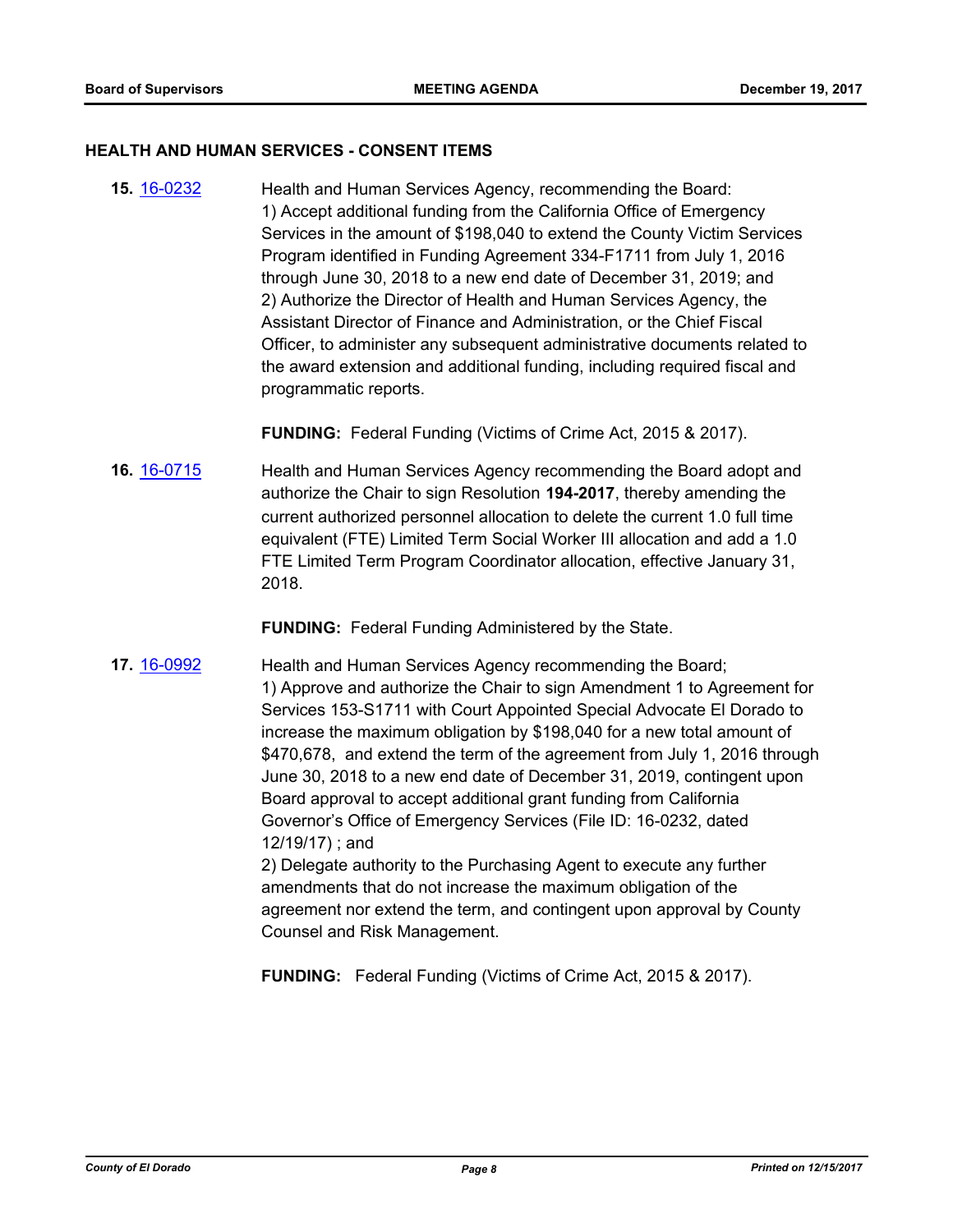**18.** [17-1253](http://eldorado.legistar.com/gateway.aspx?m=l&id=/matter.aspx?key=23197) Health and Human Services Agency, recommending the Board: 1) Approve and authorize the Chair to sign Agreement for Services 256-S1811 with Koefran Industries, Inc, for the provision of animal carcass and medical/ biohazardous waste collection and disposal services, upon execution for the term January 1, 2018 through December 31, 2021, with a maximum contractual obligation of \$140,000; and 2) Authorize the Purchasing Agent, or designee, to execute further documents relating to Agreement for Services 256-S1811, including amendments which do not increase the maximum dollar amount or term of the Agreement, and contingent upon approval by County Counsel and Risk Management.

> **FUNDING:** Funded with 61% General Fund, 8% 1991 Public Health Realignment, 8% Fee for Service, 1% Fines/Penalties.

**19.** [17-1325](http://eldorado.legistar.com/gateway.aspx?m=l&id=/matter.aspx?key=23269) Health and Human Services Agency recommending the Board: 1) Approve and authorize the Chair to sign Agreement 291-O1810 with TransUnion, LLC, to provide Child Welfare Services access to credit reports for foster youth and non-minor dependent foster youth, with a retroactive effective date of September 7, 2017, for a perpetual term, and no remuneration to either party;

> 2) Authorize the Purchasing Agent, or designee, to execute further documents relating to these documents, including amendments, that do not increase the maximum dollar amount or term of the Agreements and contingent upon approval by County Counsel and Risk Management; and 3) Authorize the Chair to sign a termination letter cancelling the current perpetual Agreement for Services 373-S1511 with TransUnion LLC.

**FUNDING:** There is no funding associated with this Agreement.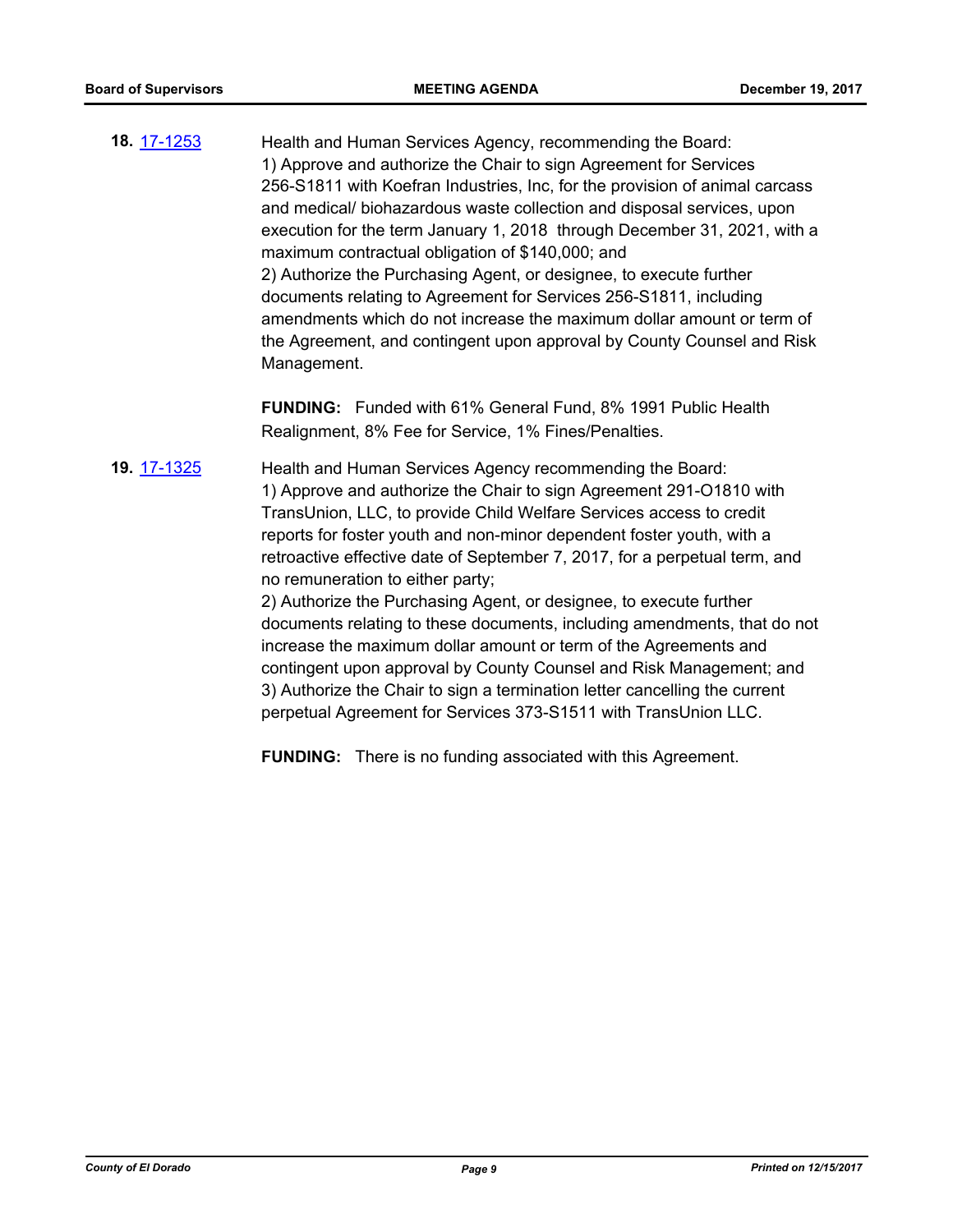#### **LAND USE AND DEVELOPMENT - CONSENT ITEMS**

**20.** [17-1260](http://eldorado.legistar.com/gateway.aspx?m=l&id=/matter.aspx?key=23204) Community Development Services, Administration and Finance Division, recommending the Board receive and file the Annual Report of Special Taxes for County Service Areas 3 and 9 Zones of Benefit for Fiscal Year 2016/17.

**FUNDING:** Zones of Benefit Special Taxes.

**21.** [14-1278](http://eldorado.legistar.com/gateway.aspx?m=l&id=/matter.aspx?key=18762) Community Development Services, Environmental Management Department, recommending the Board approve and authorize the Chair to sign the First Amendment to Agreement for Services 219-S1511, to recognize a change in company ownership from 21st Century Environmental Management of California, LP, a wholly-owned subsidiary of PSC Environmental Services, LLC, to Stericycle Environmental Solutions, Inc., and to extend the term of the Agreement for an additional six months through June 30, 2018, including other minor administrative changes as necessary, with no increase in rates or the not-to-exceed amount of \$300,000, to provide services for collecting, processing, transporting, and disposing of household hazardous waste.

**FUNDING:** Non-General Fund/CSA 10 Parcel Assessment Fees.

**22.** [16-0550](http://eldorado.legistar.com/gateway.aspx?m=l&id=/matter.aspx?key=21208) Community Development Services, Department of Transportation, recommending the Board approve and authorize the Chair to sign the First Amendment to Agreement for Services 079-S1711 with Whitney Environmental Consulting, Inc., dba Foothill Associates, to increase the not-to-exceed amount of \$304,161.55 by \$3,213.90 for a new not-to-exceed amount of \$307,375.45, with no increase in rates, for the purpose of updating contract language and to provide continued environmental clearance, permitting services, and construction support services for the El Dorado Trail - Missouri Flat Road to El Dorado Road Project, CIP 97014, and El Dorado Trail - Missouri Flat Road Bike/Pedestrian Overcrossing Project, CIP 97015.

> **FUNDING:** Congestion Mitigation and Air Quality Program. (100%) (Federal Funds)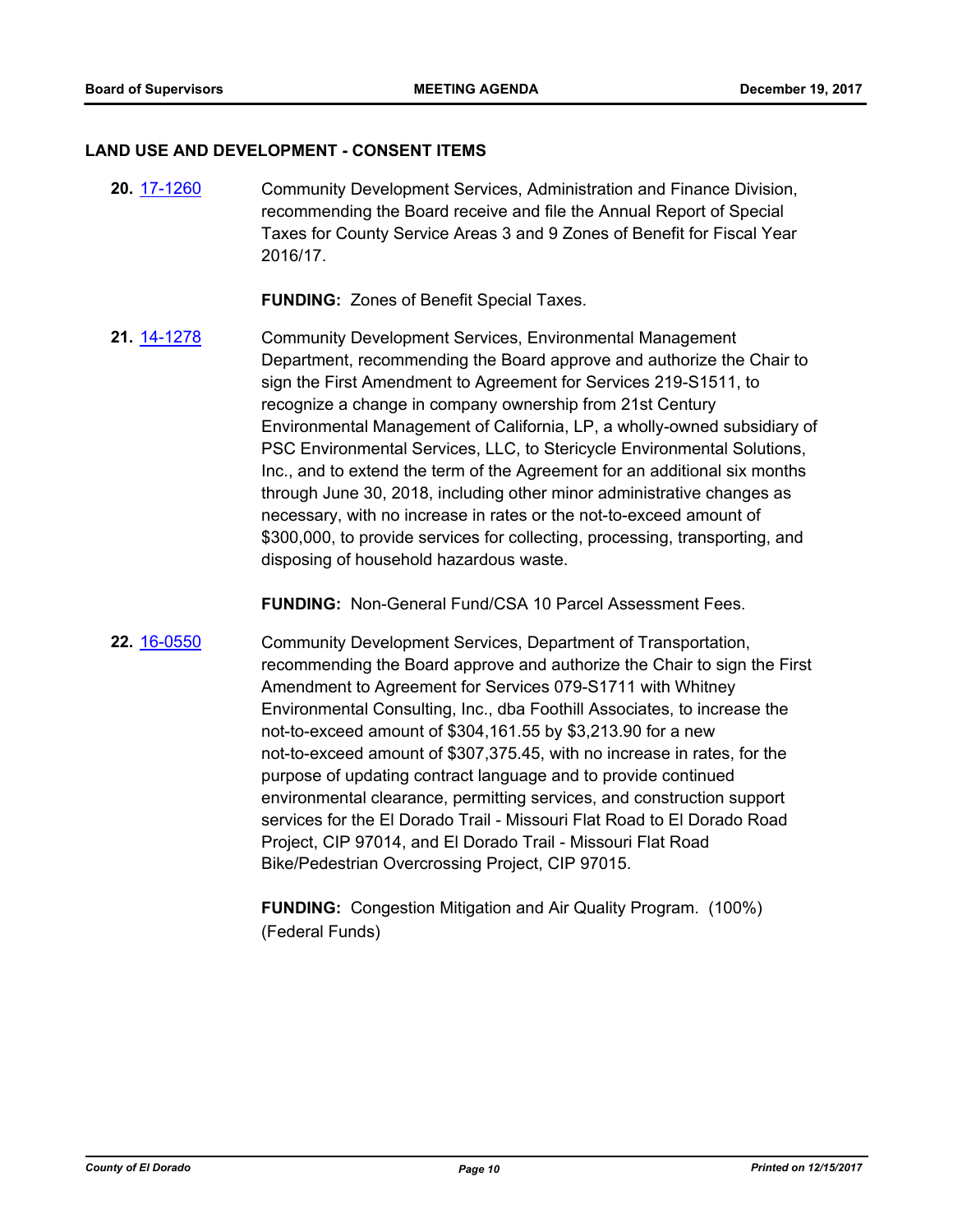**23.** [17-0066](http://eldorado.legistar.com/gateway.aspx?m=l&id=/matter.aspx?key=22003) Community Development Services, Department of Transportation, recommending the Board consider the following pertaining to the Silver Fork Road at South Fork American River - Bridge Rehabilitation Project, Contract PW 16-31152, CIP 77124, P&C 298-C1799: 1) Approve changes to the 2017 Capital Improvement Program to reflect changes in the funding allocation to match the Engineer's Estimate; 2) Approve and adopt the Plans and Contract Documents and authorize the Chair to sign the Plans; and 3) Authorize advertisement for construction bids.

**FUNDING:** Highway Bridge Program (100%). (Federal Funds)

**24.** [17-1220](http://eldorado.legistar.com/gateway.aspx?m=l&id=/matter.aspx?key=23164) Community Development Services, Department of Transportation, recommending the Board approve and authorize the Director of Transportation, or designee, to sign the First Amendment to Pacific Gas and Electric Utility Agreement 5, increasing the not-to-exceed amount of \$5,540 by \$11,500 for a new not-to-exceed amount of \$17,040, to provide retroactive payment to Pacific Gas and Electric Company for additional utility relocation services performed which were necessary prior to completion of the Green Valley Road at Weber Creek - Bridge Replacement Project, CIP 77114.

> **FUNDING:** Highway Bridge Program (86% - Federal), Regional Surface Transportation Program Exchange Funds (10% - State), and Traffic Impact Mitigation Fees (4% - Local).

**25.** [17-1246](http://eldorado.legistar.com/gateway.aspx?m=l&id=/matter.aspx?key=23190) Community Development Services, Department of Transportation, recommending the Board take the following actions related to the El Dorado Trail - Missouri Flat Road to El Dorado Road Project, CIP 97014, and El Dorado Trail - Missouri Flat Road Bike/Pedestrian Overcrossing Project, CIP 97015:

1) Adopt the California Environmental Quality Act Initial Study/Mitigated Negative Declaration; and

2) Approve the project as described in the California Environmental Quality Act Document.

**FUNDING:** Congestion Mitigation and Air Quality Program (Environmental and Design Phases) and Active Transportation Program Funds (Construction Phase) (88.53%), Toll Credits (11.47%). (Federal Funds)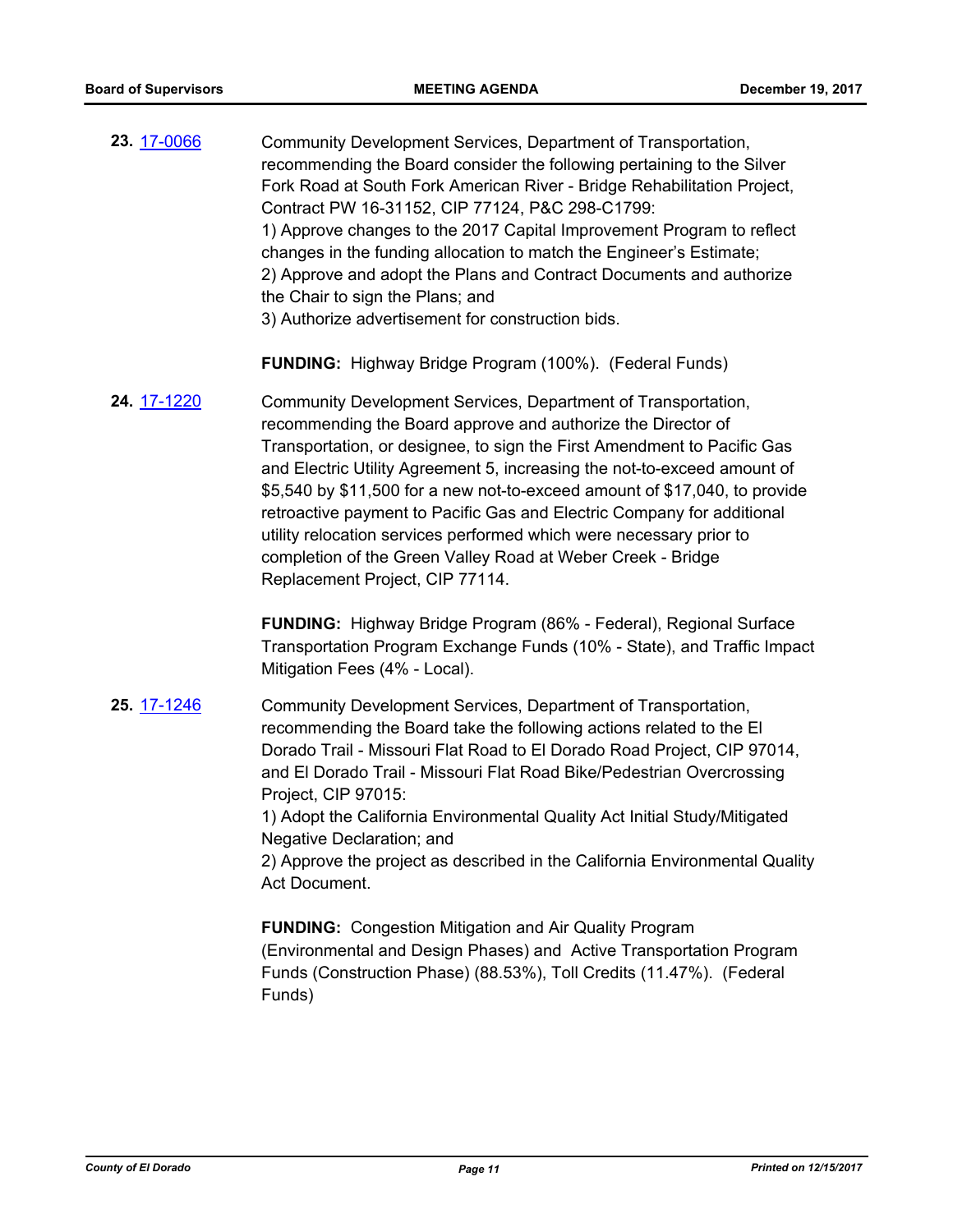| 26. 17-1299 | Community Development Services, Department of Transportation,<br>recommending the Board consider the following for the relocation of<br>facilities on the Diamond Springs Parkway - Phase 1A - SR49<br>Realignment Project, CIP 72375:<br>1) Approve and authorize the Chair to sign Utility Agreement No. 2711.6L<br>with El Dorado Irrigation District in the amount of \$92,979.40; and<br>2) Approve and authorize the Chair to sign Utility Agreement No. 2711.3L<br>with Pacific Bell Telephone Company dba AT&T California in the amount<br>of \$11,640.47; and<br>3) Approve and authorize the Chair to sign Utility Agreement No. 2711.1L<br>with Pacific Gas and Electric Company in the amount of \$83,429.00. |
|-------------|---------------------------------------------------------------------------------------------------------------------------------------------------------------------------------------------------------------------------------------------------------------------------------------------------------------------------------------------------------------------------------------------------------------------------------------------------------------------------------------------------------------------------------------------------------------------------------------------------------------------------------------------------------------------------------------------------------------------------|
|             | <b>FUNDING:</b> Tribe Funds (67%), Utility Agencies (15%), Traffic Impact<br>Mitigation Fees (5%), Master Circulation and Funding Plan (5%), State<br>Highway Operation and Protection Program (7%), and Road Fund (<1%).<br>(Local and State Funds)                                                                                                                                                                                                                                                                                                                                                                                                                                                                      |
| 27. 17-1288 | Community Development Services, Planning and Building Department,<br>recommending the Board receive and file the Traffic Impact Mitigation Fee<br>Program Annual Report for Fiscal Year 2016/17.                                                                                                                                                                                                                                                                                                                                                                                                                                                                                                                          |
|             | <b>FUNDING: N/A</b>                                                                                                                                                                                                                                                                                                                                                                                                                                                                                                                                                                                                                                                                                                       |
| 28. 17-1294 | Community Development Services, Planning and Building Department,<br>recommending the Board:<br>1) Receive and file the Annual Reports for Fiscal Year 2016/17 for the<br>Ecological Preserve Fee and Oak Woodland Conservation Fee Programs<br>in compliance with California Government Code Section 66006; and<br>2) Receive and file the Annual Report for Fiscal Year 2016/17 for the<br>Community Benefit Fee associated with the Alto, LLC Development<br>Agreement in compliance with California Government Code Sections<br>65865(e) and 66006.                                                                                                                                                                   |
|             |                                                                                                                                                                                                                                                                                                                                                                                                                                                                                                                                                                                                                                                                                                                           |

**FUNDING:** Ecological Preserve Fees, Oak Woodland Conservation Fees, and developer funding.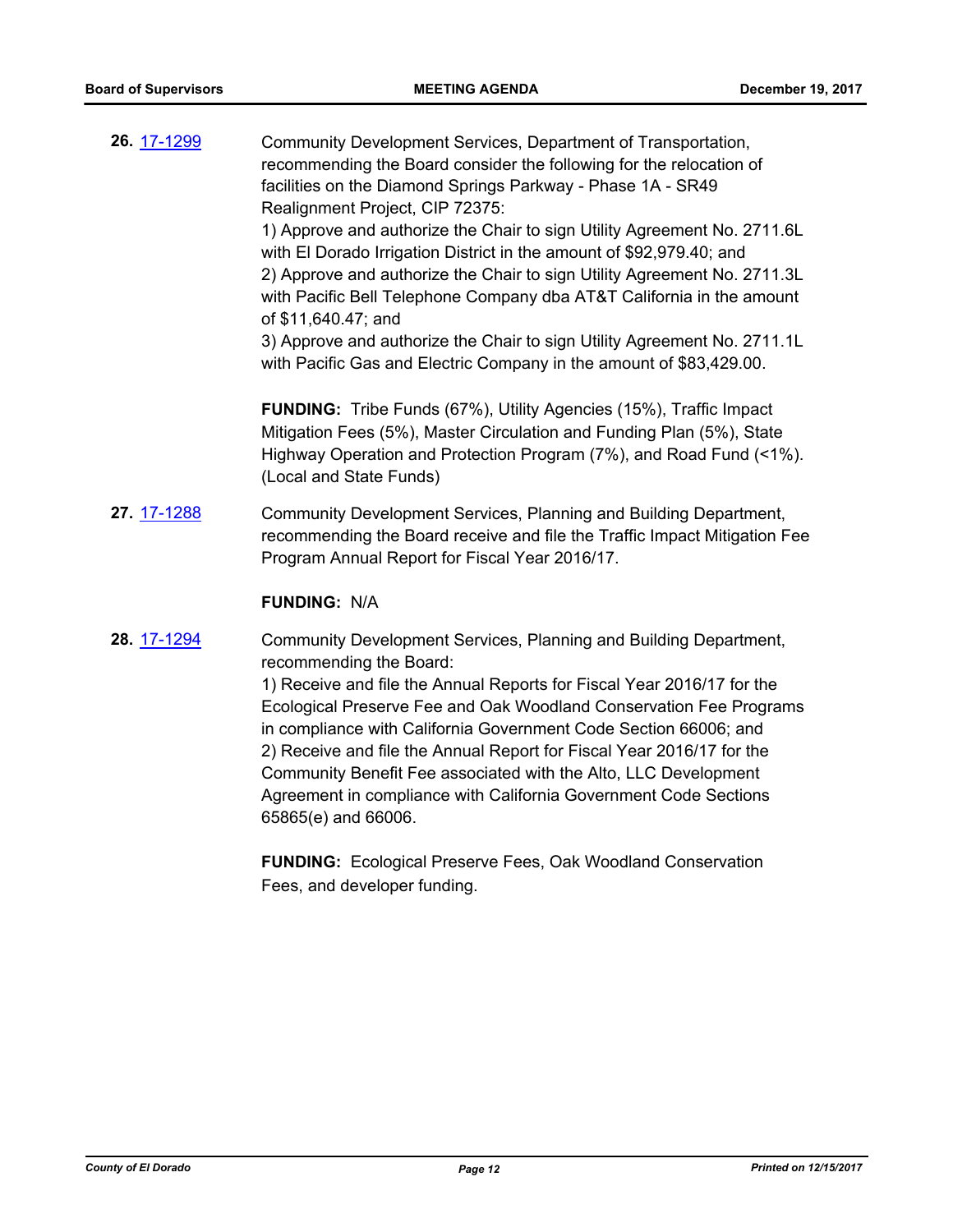- **29.** [15-0760](http://eldorado.legistar.com/gateway.aspx?m=l&id=/matter.aspx?key=19935) Community Development Services, Planning and Building Department, submitting for approval the Final Map (TM14-1519-F-2) for Carson Creek Unit 3, Phase 2 Subdivision, creating a total of 54 residential lots ranging in size from 3,250 to 5,700 square feet, and 1 lettered lot, on property identified as Assessor's Parcel Number 117-670-92 located on the south side of Golden Foothill Parkway, approximately 1,800 feet west of the intersection with Latrobe Road in the El Dorado Hills area, and recommending the Board consider the following: 1) Approve the Final Map (TM14-1519-F-2) for Carson Creek Unit 3, Phase 2 Subdivision; and 2) Approve and authorize the Chair to sign the Agreement to Make Subdivision Improvements for Class 1 Subdivision between the County and Owner, Lennar Homes of California, Inc. (Supervisorial District 2) FUNDING: N/A (Developer Funded Subdivision Improvements).
- **30.** [15-0775](http://eldorado.legistar.com/gateway.aspx?m=l&id=/matter.aspx?key=19950) Community Development Services, Planning and Building Department, recommending the Board approve and authorize the Chair to sign Agreement for Services 253-S1811 with Conservation Strategy Group, LLC, in an amount not-to-exceed \$36,000 for a term of three years effective December 19, 2017, and expiring on December 18, 2020, to provide lobbying and consulting services to achieve outside funding and policy goals for the Lake Tahoe Basin.

**FUNDING:** Public Utility Franchise Fees. (No Federal Funds)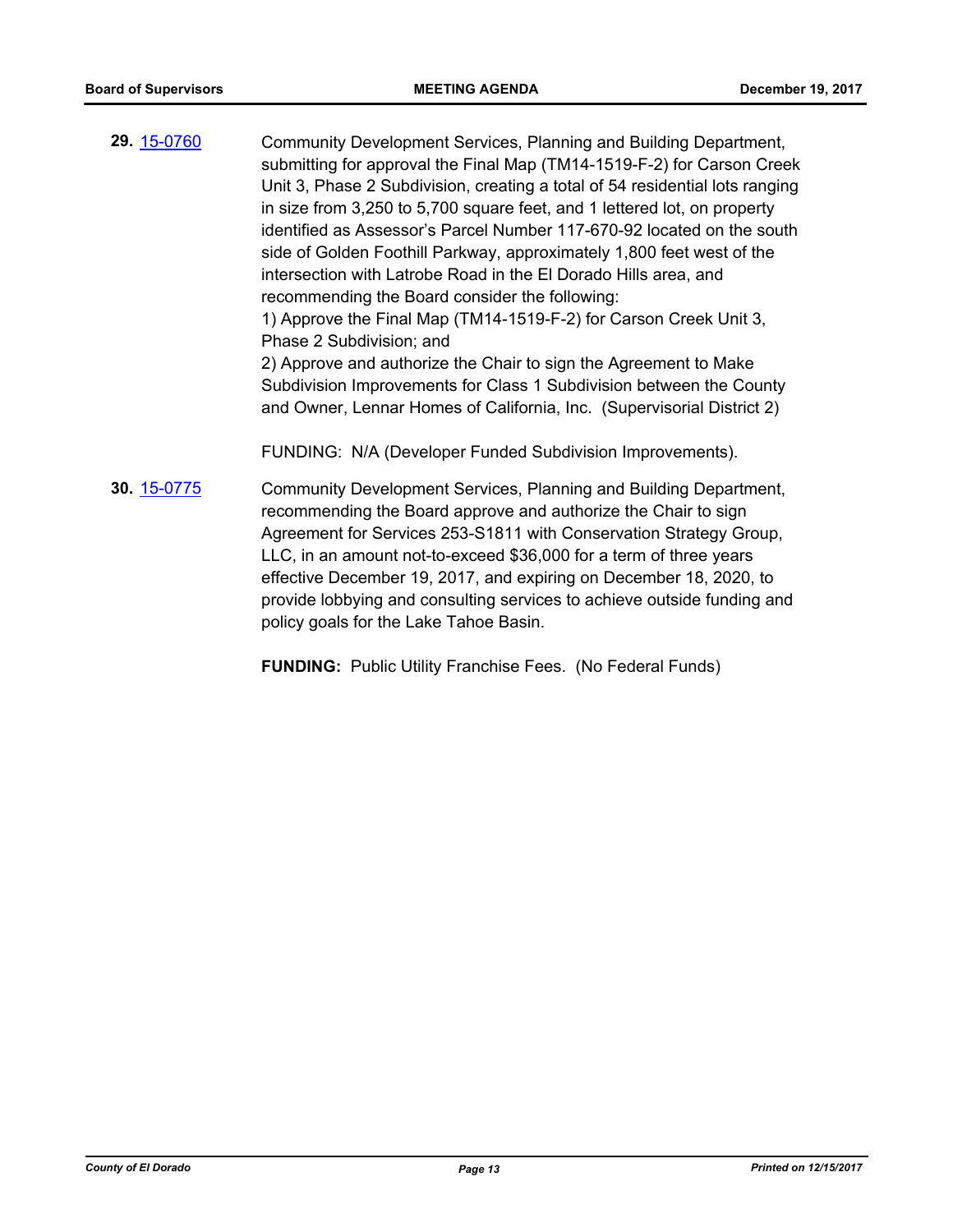#### **LAW AND JUSTICE - CONSENT ITEMS**

**31.** [17-1301](http://eldorado.legistar.com/gateway.aspx?m=l&id=/matter.aspx?key=23245) Sheriff's Office recommending the Board: 1) Award RFP 17-915-013, Inmate Communication Services - El Dorado County Jails Placerville and South Lake Tahoe Facilities, to NCIC Inmate Communications; 2) Approve and authorize the Chair to sign the Agreement 283-F1811 with NCIC Inmate Communications to provide comprehensive Inmate Communication Services at the Placerville and South Lake Tahoe Jails; and 3) Authorize the Purchasing Agent to sign any amendments to the contract that do not affect the total dollar amount or term of the Agreement, contingent upon review and approval by County Counsel.

**FUNDING:** Revenue generating agreement.

**32.** [17-0071](http://eldorado.legistar.com/gateway.aspx?m=l&id=/matter.aspx?key=22008) El Dorado County Sheriff's Office of Emergency Services recommending the Board find that a local state of emergency continues to exist in El Dorado County due to the effects of severe storms throughout Northern California bringing high winds, substantial precipitation, high and fast flowing streams, creeks and rivers, and general flooding. (Cont. 12/12/17, Item 21)

#### **FUNDING:** N/A

**33.** [17-0184](http://eldorado.legistar.com/gateway.aspx?m=l&id=/matter.aspx?key=22122) El Dorado County Sheriff's Office of Emergency Services recommending the Board find that a local state of emergency continues to exist in El Dorado County due to the effects of severe storms, starting on February 6th, throughout Northern California bringing high winds, substantial precipitation, high and fast flowing streams, creeks and rivers, and general flooding. (Cont. 12/12/17, Item 22)

**FUNDING:** N/A

## **END CONSENT CALENDAR**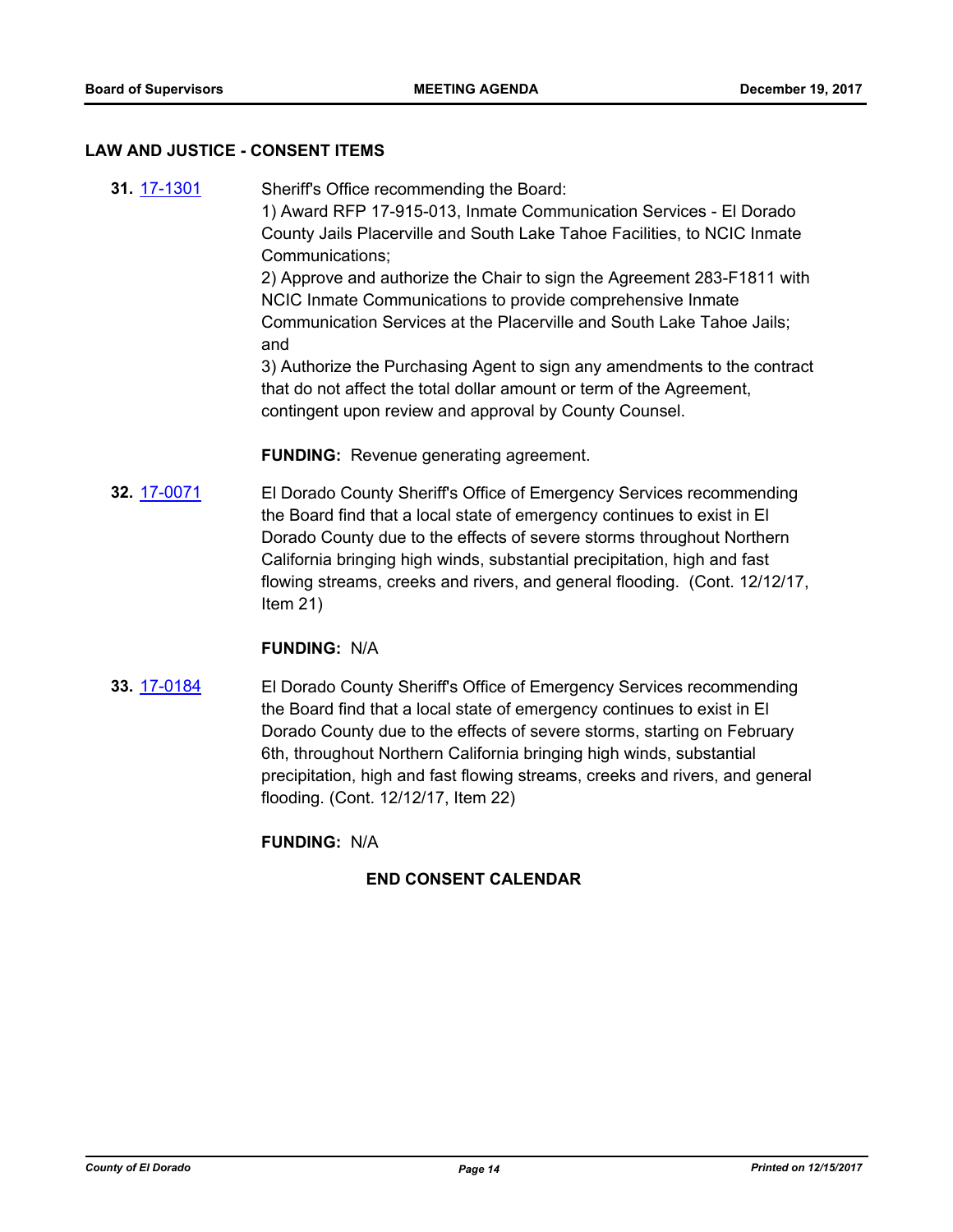## **DEPARTMENT MATTERS (Items in this category may be called at any time)**

**34.** [17-1373](http://eldorado.legistar.com/gateway.aspx?m=l&id=/matter.aspx?key=23319) Auditor-Controller recommending the Board adopt Resolution **198-2017** authorizing the Issuance and Sale of Special Tax Bonds and Approving and Authorizing Forms of a Supplement to Fiscal Agent Agreement, Official Statement and Bond Purchase Agreement and Authorizing Additional Actions in Connection Therewith for Community Facilities District No. 2014-1 (Carson Creek).

### **ITEMS TO/FROM SUPERVISORS**

**CAO UPDATE**

**ADJOURNMENT**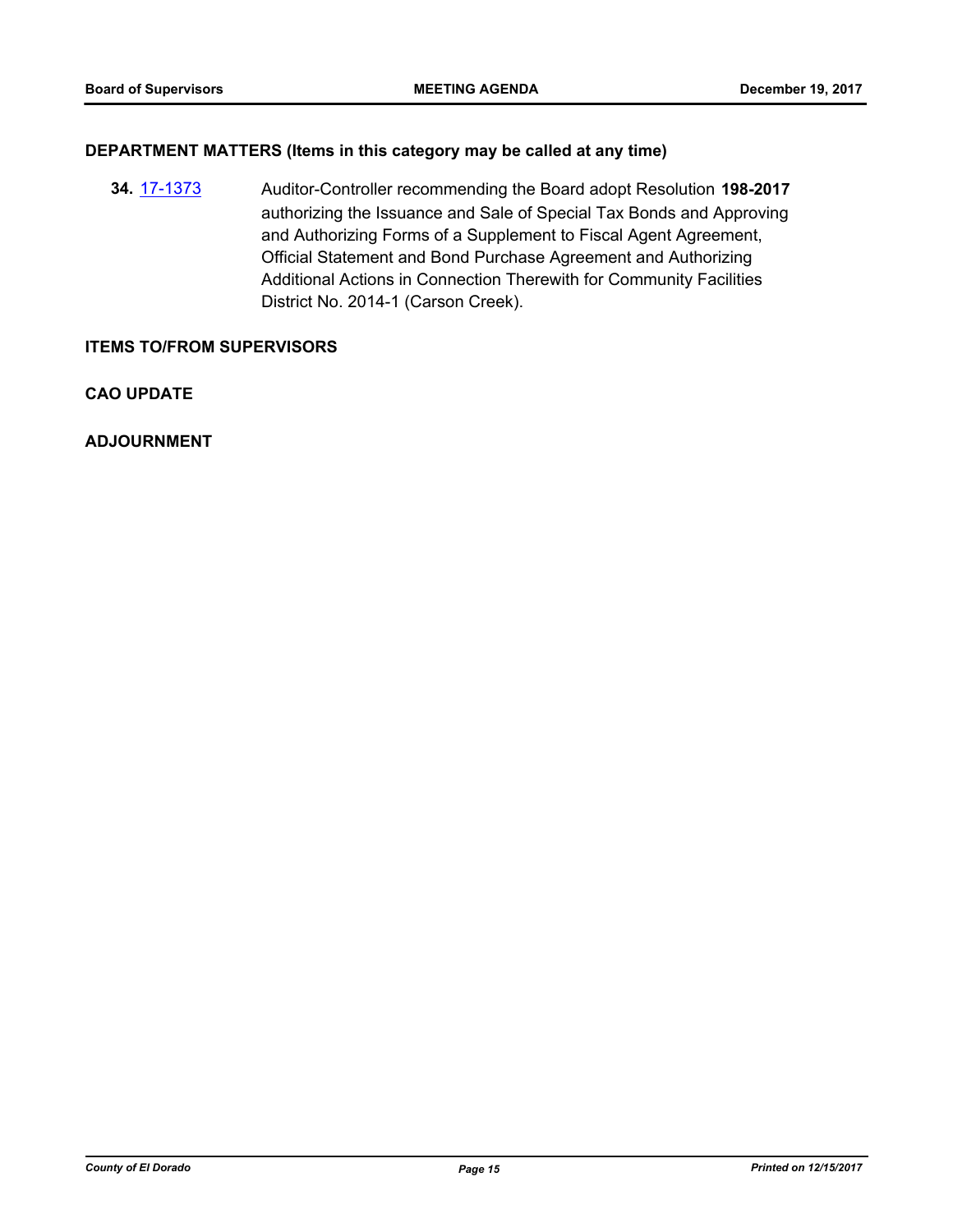## **CLOSED SESSION**

- **35.** [15-0803](http://eldorado.legistar.com/gateway.aspx?m=l&id=/matter.aspx?key=19978) **Conference with Legal Counsel Significant Exposure to Litigation** pursuant to Government Code Section 54956.9(d)(2). Number of potential cases: (1). (Est. Time: 10 Min.) **36.** [17-1381](http://eldorado.legistar.com/gateway.aspx?m=l&id=/matter.aspx?key=23327) **Conference with Legal Counsel - Significant Exposure to Litigation**
- pursuant to Government Code Section 54956.9(d)(2). Number of potential cases: (1). (Est. Time: 10 Min.)
- **37.** [17-1257](http://eldorado.legistar.com/gateway.aspx?m=l&id=/matter.aspx?key=23201) **Conference with Legal Counsel Initiation of Litigation** pursuant to Government Code Section 54956.9(d)(4). Number of potential cases: (1). (Est. Time: 10 Min.)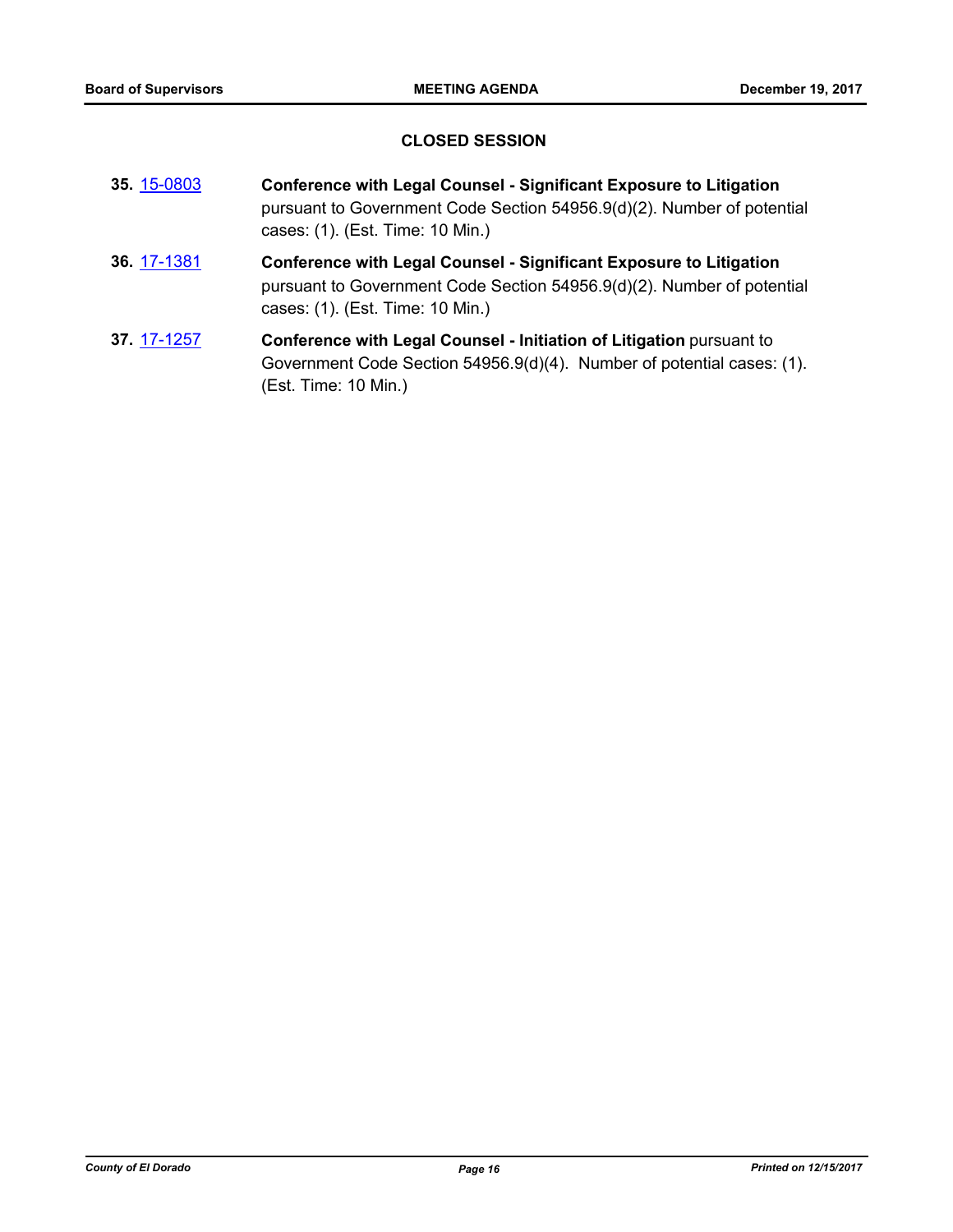On August 19, 2003, the Board adopted the following protocol: It is a requirement that all speakers, County staff and the public, when approaching the podium to make a visual presentation to the Board of Supervisors, must provide the Clerk with the appropriate number of hard copies of the presentation for Board members and the audience.

Digital Recordings of regular, Tuesday Board of Supervisors meeting are BROADCAST ON CABLE TV as follows:

West Slope - Comcast - Channel 15, Wednesday at 1:00 P.M. (day after Tuesday meeting) and Tuesday at 7:00 A.M. (One week after previous Tuesday Meeting)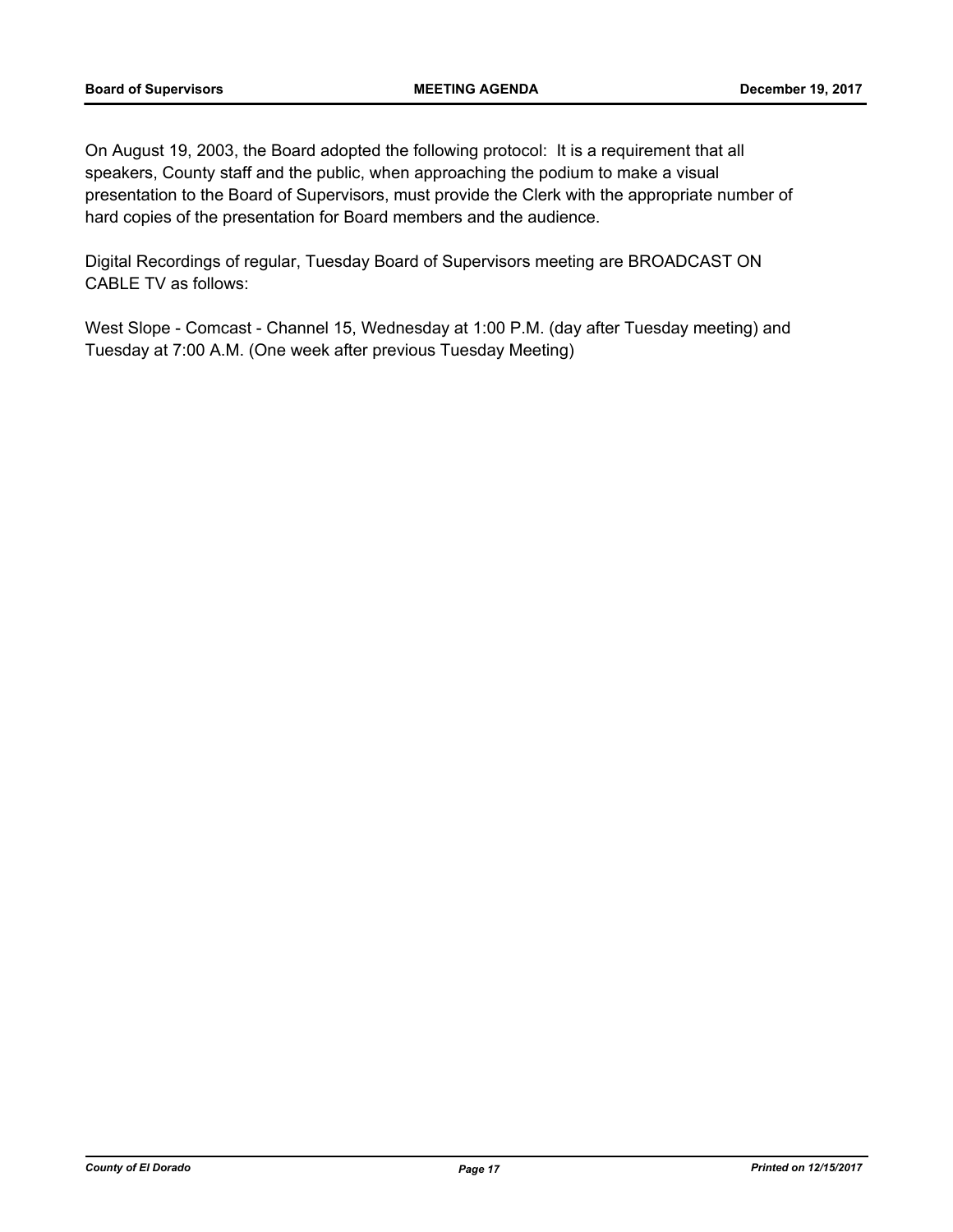## **ADDENDUM**

#### **GENERAL GOVERNMENT - CONSENT ITEMS**

**38.** [17-1387](http://eldorado.legistar.com/gateway.aspx?m=l&id=/matter.aspx?key=23333) Fair Manager recommending the Board authorize the Chair to sign the 2018 El Dorado County Fair Budget in the amount of \$1,285,029 as previously approved by the El Dorado County Fair Board of Directors at their December 6, 2017 Board Meeting. This amount represents total operating appropriations offset by \$1,246,030 in operating revenue plus a \$40,609 State funding allocation, and reflects a net gain before depreciation of \$2,130 and net loss of \$104,685 after depreciation.

**FUNDING:** No County funds are included in the Fair Association budget.

**39.** [17-1329](http://eldorado.legistar.com/gateway.aspx?m=l&id=/matter.aspx?key=23273) Treasurer-Tax Collector recommending the Board adopt and authorize the Chair to sign Resolution **199-2017** authorizing the Treasurer-Tax Collector to collect the four dollar (\$4) business license fee (an increase of three dollars) established by State Assembly Bill 1379 signed October 11, 2017 effective January 1, 2018 pursuant to the newly modified California Government Code Section 4467 and direct the Auditor-Controller to establish an interest bearing special revenue fund, to be known as the CASp Certification and Training Fund, and assign responsibility for the fund to the Chief Administrative Office for budgetary purposes.

**FUNDING**: CASp Certification and Training Special Revenue Fund.